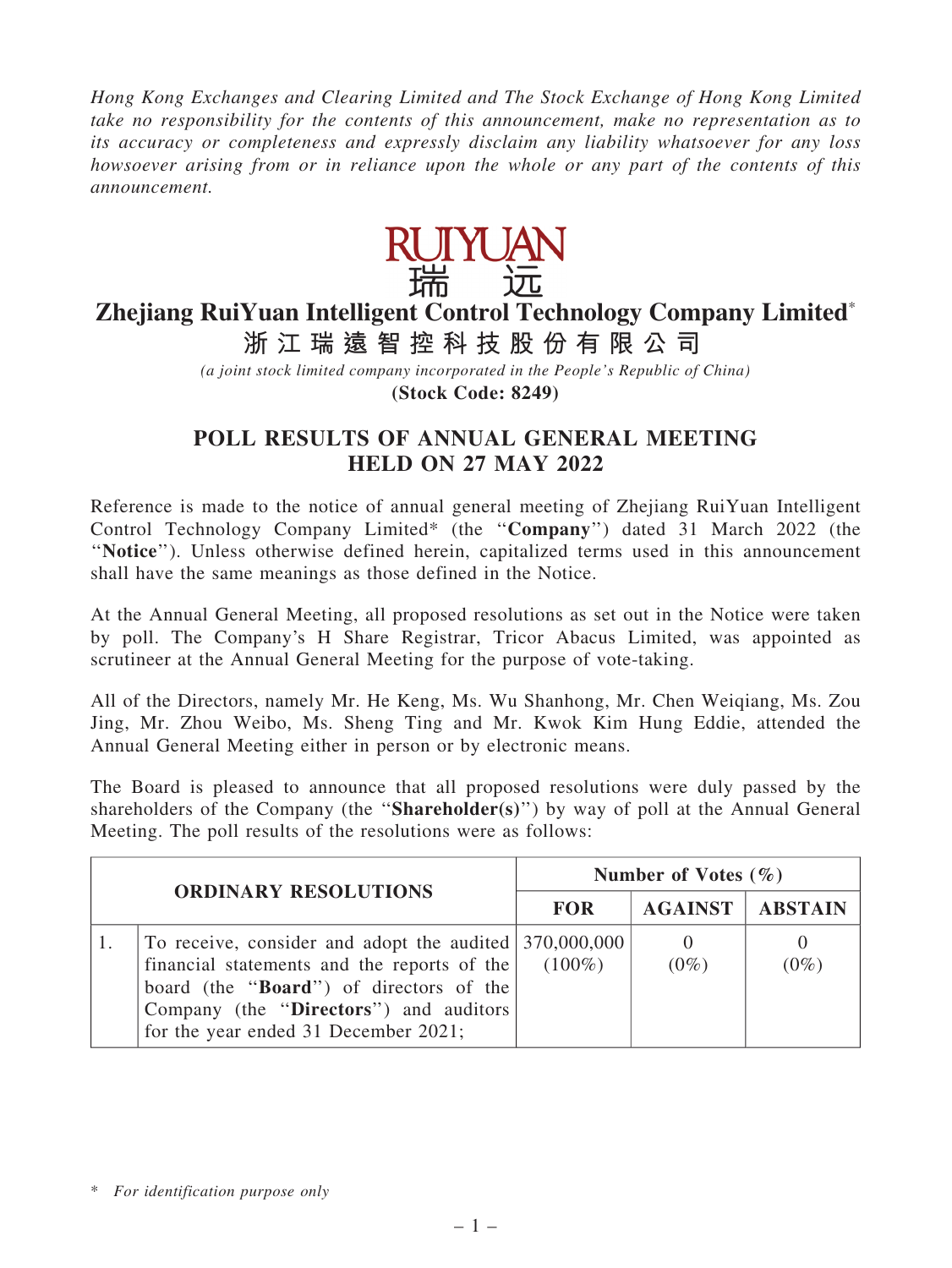| <b>ORDINARY RESOLUTIONS</b> |     |                                                                                                                               | Number of Votes $(\% )$  |                           |                           |
|-----------------------------|-----|-------------------------------------------------------------------------------------------------------------------------------|--------------------------|---------------------------|---------------------------|
|                             |     |                                                                                                                               | <b>FOR</b>               | <b>AGAINST</b>            | <b>ABSTAIN</b>            |
| 2.                          | (a) | $\mathbf{i}$ .<br>to re-elect Mr. He Keng as an<br>executive Director;                                                        | 370,000,000<br>$(100\%)$ | $\overline{0}$<br>$(0\%)$ | $\theta$<br>$(0\%)$       |
|                             |     | ii.<br>to re-elect Ms. Wu Shanhong as<br>an executive Director;                                                               | 370,000,000<br>$(100\%)$ | $\overline{0}$<br>$(0\%)$ | $\overline{0}$<br>$(0\%)$ |
|                             |     | iii.<br>to re-elect Mr. Chen Weiqiang as<br>an executive Director;                                                            | 370,000,000<br>$(100\%)$ | $\overline{0}$<br>$(0\%)$ | $\overline{0}$<br>$(0\%)$ |
|                             |     | to re-elect Ms. Zou Jing as an<br>iv.<br>executive Director;                                                                  | 370,000,000<br>$(100\%)$ | $\overline{0}$<br>$(0\%)$ | $\overline{0}$<br>$(0\%)$ |
|                             |     | to re-elect Mr. Zhou Weibo as an<br>V.<br>independent<br>non-executive<br>Director;                                           | 370,000,000<br>$(100\%)$ | $\overline{0}$<br>$(0\%)$ | $\overline{0}$<br>$(0\%)$ |
|                             |     | to re-elect Ms. Sheng Ting as an<br>vi.<br>independent<br>non-executive<br>Director;                                          | 370,000,000<br>$(100\%)$ | $\overline{0}$<br>$(0\%)$ | $\overline{0}$<br>$(0\%)$ |
|                             |     | vii. to re-elect Mr. Kwok Kim Hung<br>Eddie as an independent non-<br>executive Director;                                     | 370,000,000<br>$(100\%)$ | $\overline{0}$<br>$(0\%)$ | $\overline{0}$<br>$(0\%)$ |
|                             | (b) | to re-elect Mr. Guo Fangqiang as<br>i.<br>a Supervisor;                                                                       | 370,000,000<br>$(100\%)$ | $\overline{0}$<br>$(0\%)$ | $\overline{0}$<br>$(0\%)$ |
|                             |     | ii.<br>to re-elect Mr. Chen Yuankang<br>as a Supervisor;                                                                      | 370,000,000<br>$(100\%)$ | $\overline{0}$<br>$(0\%)$ | $\overline{0}$<br>$(0\%)$ |
|                             |     | to re-elect Mr. Zhang Shenggen<br>iii.<br>as a Supervisor;                                                                    | 370,000,000<br>$(100\%)$ | $\overline{0}$<br>$(0\%)$ | $\overline{0}$<br>$(0\%)$ |
|                             | (c) | Authorize the Board to fix the $370,000,000$<br>Directors<br>remuneration<br>of<br>and<br>Supervisors;                        | $(100\%)$                | $\overline{0}$<br>$(0\%)$ | $\overline{0}$<br>$(0\%)$ |
| 3.                          |     | To re-appoint KTC Partners CPA Limited<br>as the Company's auditors and authorize<br>the Board to fix auditors' remuneration. | 370,000,000<br>$(100\%)$ | $\overline{0}$<br>$(0\%)$ | $\overline{0}$<br>$(0\%)$ |